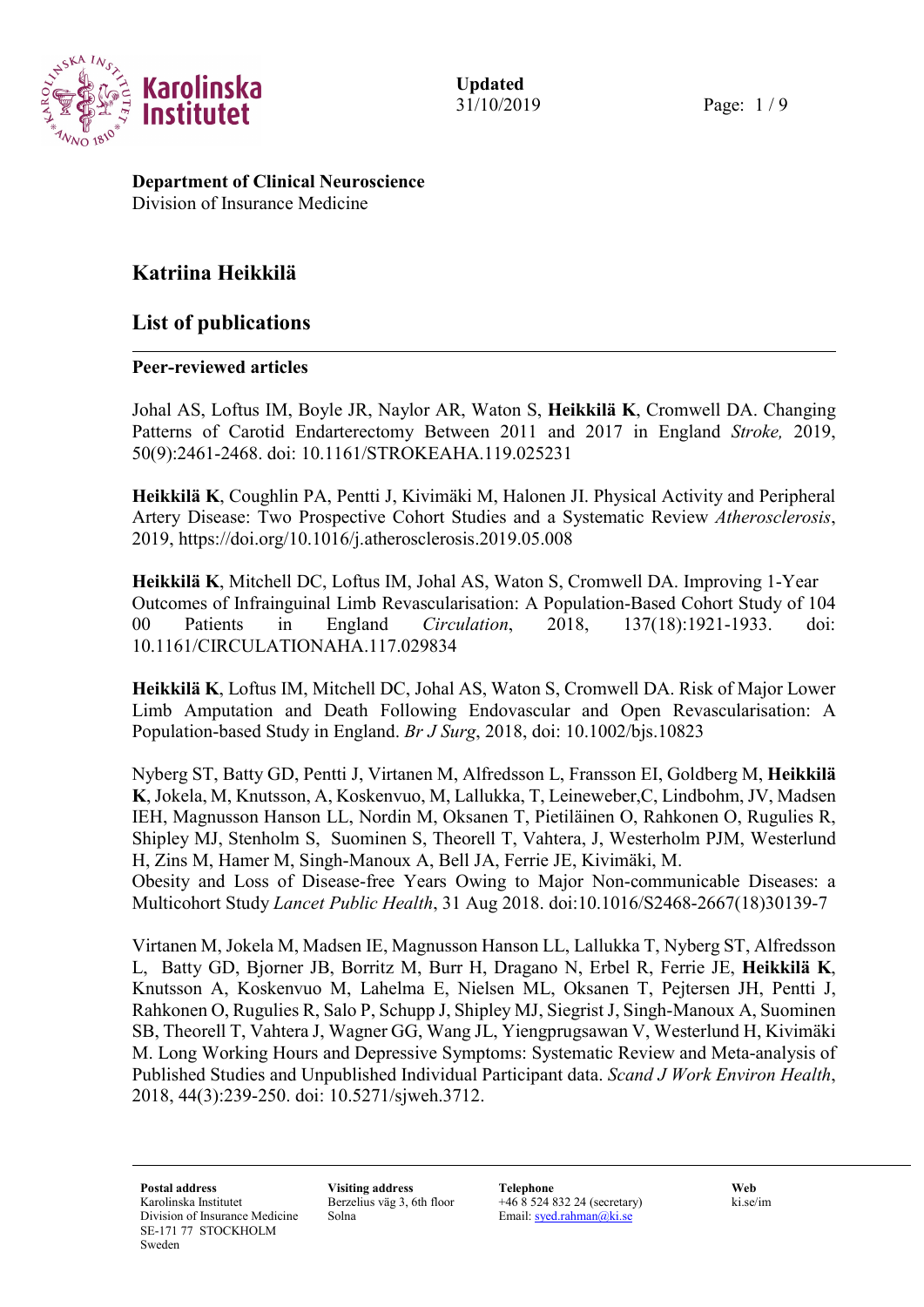

Heikkilä K, Rissanen H, Heliövaara M, Knekt P, Mäki M, Kaukinen K. Associations of Tissue Transglutaminase Antibody Seropositivity with Coronary Heart Disease: Findings from a Prospective Cohort Study Nutrition, Metabolism and Cardiovascular Diseases, 2017, 27(9):817-821. doi: 10.1016/j.numecd.2017.06.005

Kivimäki M, Nyberg ST, Batty GD, Kawachi I, Jokela M, Alfredsson L, Bjorner JB, Borritz M, Burr HM, Dragano N, Fransson EI, Heikkilä K, Knutsson A, Koskenvuo M, Kumari M, Madsen IEH, Nielsen ML, Nordin M, Oksanen T,Pejtersen JH, Pentti J, Rugulies R, Salo P, Shipley MJ, Suominen S, Theorell T, Vahtera J, Westerholm P, Westerlund H,Steptoe A, Singh-Manoux A, Hamer M, Ferrie JE, Virtanen M, Tabak AG, for the IPD-Work consortium Long Working Hours as a Risk Factor for Atrial Fibrillation: A Multi-cohort Study European Heart Journal, July 2017, doi.org/10.1093/eurheartj/ehx324 (Epub ahead of print)

Dragano N, Siegrist J, Nyberg ST, Lunau T, Fransson EI, Alfredsson L, Bjorner JB, Borritz M, Burr HM, Erbel R, Fahlén G, Goldberg G, Hamer M, Heikkilä K, Jöckel K-H, Knutsson A, Madsen IEH, Nielsen ML, Nordin M, Oksanen T, Pejtersen JH, Pentti J, Rugulies R, Salo P, Schupp J, Singh-Manoux A, Theorell T, Vahtera J, Westerholm PJM, Westerlund H, Marianna Virtanen M, Zins M, David Batty GD, Kivimäki M. Effort-reward Imbalance at Work in Relation to Incident Coronary Heart Disease: A Multicohort Study of 90,164 Individuals Epidemiology, 2017, 28(4):619-626. doi: 10.1097/EDE.000000000000066

Loftus I, Paraskevas K, Johal A, Waton S, Heikkilä K, Naylor R, Cromwell D. Delays to Surgery and Procedural Risks Following Carotid Endarterectomy in the UK National Vascular Registry Eur J Vasc Endovasc Surg 2016, 52(4):438-443. doi: 10.1016/j.ejvs.2016.05.031

Madsen IEH, Nyberg ST, Magnusson Hanson LL, Ferrie JE, Ahola K, Alfredsson L, Batty DG, Bjorner JB, Borritz M, Burr H, Chastang J-F, de Graaf R, Dragano N,Hamer M, Jokela M, Knutsson A, Koskenvuo M, Koskinen A, Leineweber C, Niedhammer I, Nielsen ML, Nordin M, Oksanen T, Pejtersen JH, Pentti J, Plaisier I, Salo P, Singh-Manoux A, Suominen S, ten Have M, Theorell T, Toppinen-Tanner S, Vahtera J, Väänänen A, Westerholm PJM, Westerlund H, Fransson EI, Heikkilä K, Virtanen M, Rugulies R, Kivimäki M. Job Strain as a Risk Factor for Clinical Depression: Systematic Review and Meta-analysis with Additional Individual Participant Data Psychological Medicine, 2017, 47(8):1342-1356. doi:10.1017/S003329171600355X

Heikkilä K, Nyberg ST, Madsen IEH, Ernest de Vroome E, Alfredsson L, Bjorner JB, Borritz M, Burr H, Erbel R, Ferrie JE, Fransson EI, Geuskens GA, Hooftman WE, Houtman IL, Jöckel KH, Knutsson A, Koskenvuo M, Lunau T, Nielsen ML, Nordin M, Oksanen T, Pejtersen JH, Pentti J, Shipley MJ, Steptoe A, Suominen SB, Theorell T, Jussi Vahtera J, Westerholm PJM, Hugo Westerlund H, Dragano N, Rugulies R Kawachi I, G David Batty GD, Singh-Manoux A, Virtanen M, Kivimäki M. for the IPD-Work Consortium. Long Working Hours and Cancer Risk: A Multi-Cohort Study Br J Cancer 2016, 114 (7):813-818. doi: 10.1038/bjc.2016.9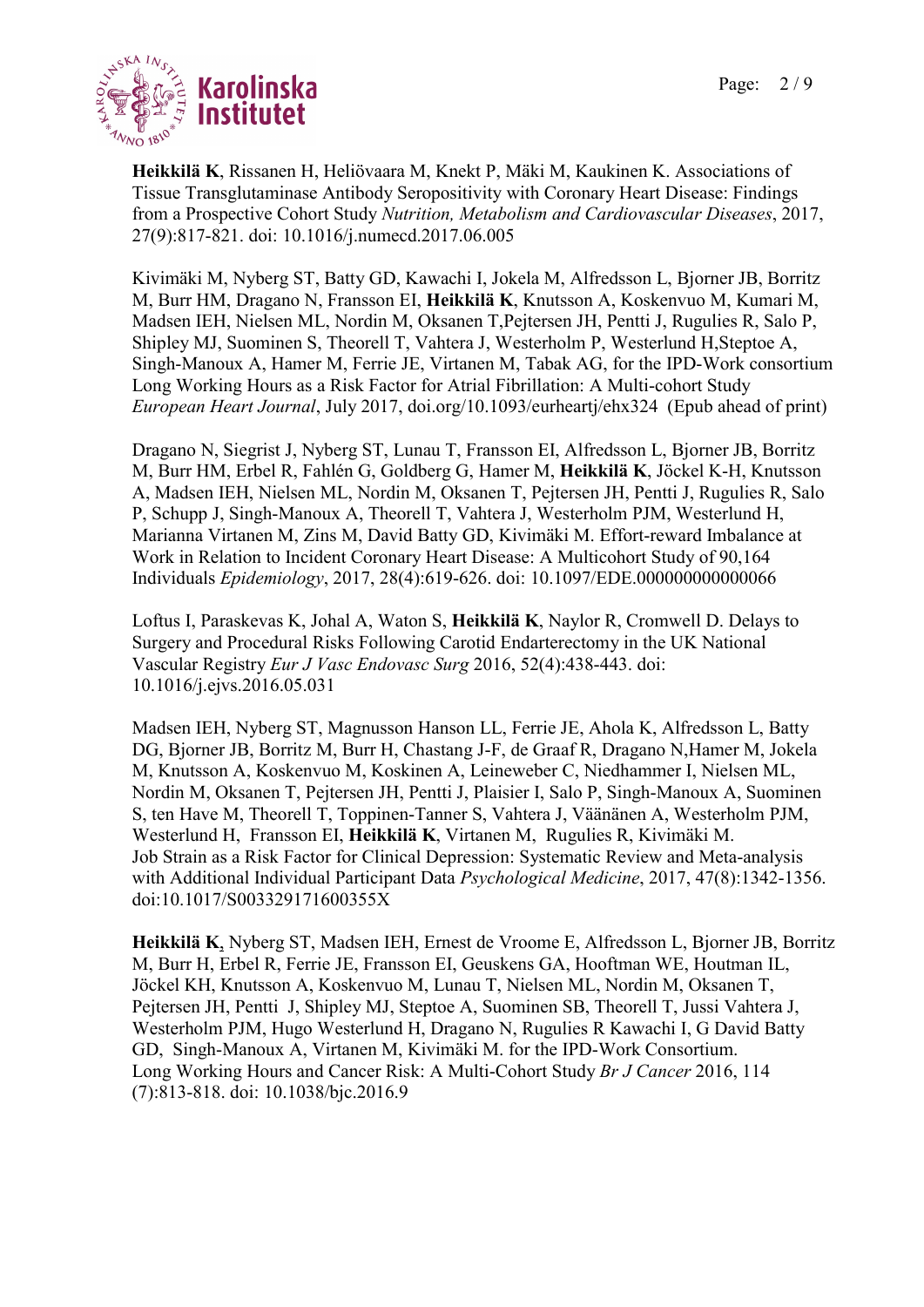

Ferrie JE, Virtanen M,Jokela M, Madsen IEH, Heikkilä K, Alfredsson L, Batty GD, Bjorner JB, Borritz M, Burr H, Dragano N, Elovainio M, Fransson EI, Knutsson A, Koskenvuo M, Koskinen A, Kouvonen A, Kumari M, Nielsen ML, Nordin M, Oksanen T, Pahkin K, Pejtersen JH, Pentti J, Salo P, Shipley MJ, Suominen SB, Tabak A, Theorell T, Väänänen A, Vahtera J, Westerholm PJM, Westerlund H, Rugulies R, Nyberg ST, Kivimäki M, for the IPD-Work Consortium.

Job Insecurity as a Risk Factor for Diabetes: A Collaborative Analysis of 140 825 Workers Can Med Assoc J 2016, 188(17-18): E447–E455.

Heikkilä K, Heliovaara M, Impivaara O, Kroger H, Knekt P, Rissanen H, Maki M, Kaukinen K. Coeliac Disease Autoimmunity and Hip Fracture Risk: Findings from a Prospective Cohort Study. J Bone Miner Res, 2015, 30 (4) 630–636. doi: 10.1002/jbmr.2380

Heikkilä K, Pearce J, Maki M, Kaukinen K. Coeliac Disease and Bone Fractures: A Systematic Review and Meta-analysis. J Clin Endocr Metab, 2015, 100 (1):25-34. doi: 10.1210/jc.2014-1858.

Kivimäki M, Virtanen M, Kawachi I, Nyberg ST, Alfredsson L, Batty GD, Bjorner JB, Borritz M, Brunner EJ, Burr H, Dragano N, Ferrie JE, Fransson EI, Hamer M, Heikkilä K, Knutsson A, Koskenvuo M, Madsen IEH, Nielsen ML, Nordin M, Oksanen T, Pejtersen JH, Pentti J, Rugulies R, Salo P, Siegrist J, Steptoe A, Suominen S, Theorell T, Vahtera J, Westerholm PJ, Westerlund H, Singh Manoux A, Jokela M. Long Working Hours, Socioeconomic Status, and the Risk of Incident Type 2 Diabetes: A

Meta-analysis of Published and Unpublished Data from 222 120 Individuals Lancet Diabetes Endocrinol, 2015, 3(1):27-34. doi: 10.1016/S2213-8587(14)70178-0.

Heikkilä K, Koskinen OA, Agarval A, Tikkinen KAO, Maki M, Kaukinen K. Associations of Coeliac Disease with Coronary Heart Disease and Cerebrovascular Disease: A Systematic Review and Meta-analysis. Nutr Metab Cardiovasc, 2015, 25 (9) 816–831. doi:10.1016/j.numecd.2015.05.004

Virtanen M, Jokela M, Nyberg ST, Madsen IE, Lallukka T, Ahola K, Alfredsson L, Batty GD, Bjorner JB, Borritz M, Burr H, Casini A, Clays E, De Bacquer D, Dragano N, Erbel R, Ferrie JE, Fransson EI, Hamer M, Heikkilä K, Jöckel KH, Kittel F, Knutsson A, Koskenvuo M, Ladwig KH, Lunau T, Nielsen ML, Nordin M, Oksanen T, Pejtersen JH, Pentti J, Rugulies R, Salo P, Schupp J, Siegrist J, Singh-Manoux A, Steptoe A, Suominen SB, Theorell T, Vahtera J, Wagner GG, Westerholm PJ, Westerlund H, Kivimäki M.

Long Working Hours and Alcohol Use: Systematic Review and Meta-analysis of Published Studies and Unpublished Individual Participant Data Br Med J, 2015; 350: g7772. doi: 10.1136/bmj.g7772.

Fransson EI, Nyberg ST, Heikkilä K, Alfredsson L, Bjorner JB, Borritz M, Burr H, Dragano N, Geuskens GA, Goldberg M, Hamer M, Hooftman WE, Houtman IL, Joensuu M, Jokela M, Knutsson A, Koskenvuo M, Koskinen A, Kumari M, Leineweber C, Lunau T, Madsen IE, Hanson LL, Nielsen ML, Nordin M, Oksanen T, Pentti J, Pejtersen JH, Rugulies R, Salo P,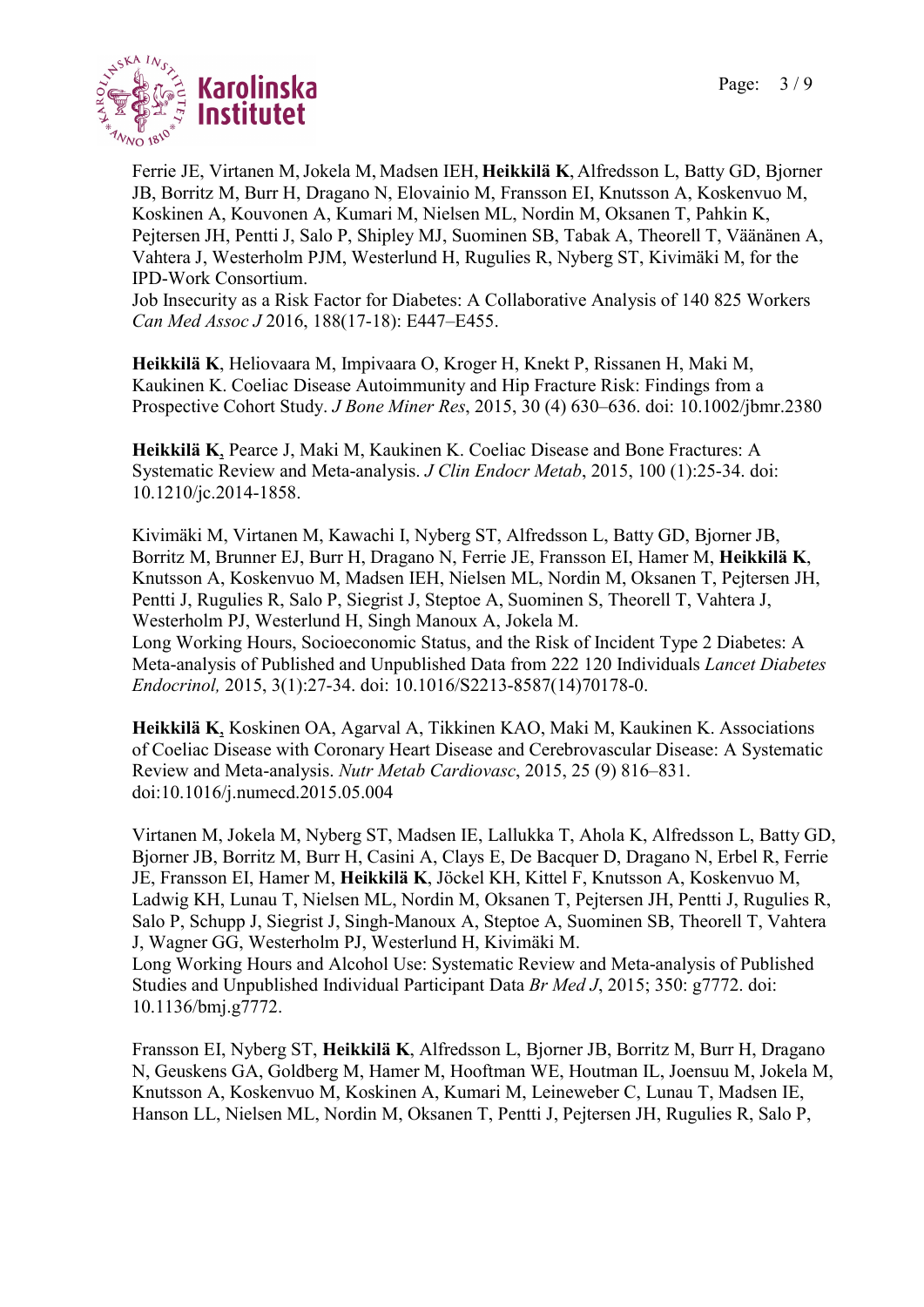

Shipley MJ, Steptoe A, Suominen SB, Theorell T, Toppinen-Tanner S, Vahtera J, Virtanen M, Väänänen A, Westerholm PJ, Westerlund H, Zins M, Britton A, Brunner EJ, Singh-Manoux A, Batty GD, Kivimäki M. Job Strain and the Risk of Stroke: An Individual-Participant Data Meta-analysis Stroke, 2015, 46(2):557-9. doi: 10.1161/STROKEAHA.114.008019.

Heikkilä K, Madsen IEH, Nyberg ST, Fransson EI, Westerlund H, Westerholm PJM, Virtanen M, Vahtera J, Väänänen A, Theorell T, Suominen SB, Shipley MJ, Salo P, Rugulies R, Pentti J, Pejtersen JH, Oksanen T, Nordin M, Nielsen ML, Kouvonen A, Koskinen A, Koskenvuo M, Knutsson A, Ferrie JE, Dragano N, Burr H, Borritz M, Bjorner JB, Alfredsson Batty GD, Singh-Manoux A , Kivimäki M, for the IPD-Work Consortium. Job Strain and the Risk of Severe Asthma Exacerbations: A Meta-analysis of Individualparticipant Data from 100 000 European Men and Women *Allergy*, 2014, 69(6):775-83. doi: 10.1111/all.12381.

Heikkilä K, Madsen IEH, Nyberg ST, Fransson EI, Ahola K, Alfredsson A, Bjorner JB, Borritz M, Burr H, Knutsson A, Koskenvuo M, Koskinen A, Nielsen ML, Nordin M, Pahkin K, Pentti J, Rugulies R, Salo P, Shipley MJ, Suominen SB, Theorell T, Väänänen A, Vahtera J, Virtanen M, Westerholm PJM, Batty GD, Singh-Manoux A, Kivimaki M, for the IPD-Work Consortium. Job Strain and Chronic Obstructive Pulmonary Disease Exacerbations: an Individual-participant Meta-analysis of 92 000 Individuals Eur Resp J, 2014, 44(1):247-51. doi: 10.1183/09031936.00205113.

Heikkilä K, Madsen IEH, Nyberg ST, Fransson EI, Ahola K, Alfredsson A, Bjorner JB, Borritz M, Burr H, Dragano N, Ferrie JE, Knutsson A, Koskenvuo M, Koskinen A, Nielsen ML, Nordin M, Pejtersen JH, Pentti J, Rugulies R, Oksanen T, Shipley MJ, Suominen SB, Theorell T, Vaananen A, Vahtera J, Virtanen M, Westerlund H, Westerholm PJM, Batty GD, Singh-Manoux A, Kivimaki M, for the IPD-Work Consortium. Job Strain and the Risk of Inflammatory Bowel Diseases: Individual-participant Metaanalysis of 95 000 Men and Women, PLoS ONE, 2014, 18;9(2):e88711. doi: 10.1371/journal.pone.0088711.

Nyberg ST, Fransson EI, Heikkilä K, Ahola K, Alfredsson L, Bjorner JB, Borritz M, Burr H, Dragano N, Goldberg M, Hamer M, Jokela M, Knutsson A, Koskenvuo M, KoskinenA, Kouvonen A, Leineweber C, Madsen IEH, Magnusson Hanson LL, Marmot MG,Nielsen ML, Nordin M, Oksanen T, Pejtersen JH, Pentti J, Rugulies R, Salo P, Siegrist J, Steptoe A, Suominen S, Theorell T, Väänänen A, Vahtera J, Virtanen M, Westerholm PJ, Westerlund H, Zins M, Batty GD, Brunner EJ, Ferrie JE, Singh-Manoux A, Kivimäki M Job Strain as a Risk Factor for Type 2 Diabetes: a Pooled Analysis of 124,808 Men and Women Diabetes Care, 2014, 37(8):2268-75. doi: 10.2337/dc13-2936.

Siegrist J, Dragano N, Nyberg ST, Lunau T, Alfredsson L, Erbel R, Fahlén G, Goldberg M, Jöckel KH, Knutsson A, Leineweber C, Magnusson Hanson LL, Nordin M, Rugulies R, Schupp J, Singh-Manoux A, Theorell T, Wagner GG, Westerlund H, Zins M, Heikkilä K, Fransson EI, Kivimäki M. Validating Abbreviated Measures of Effort-reward Imbalance at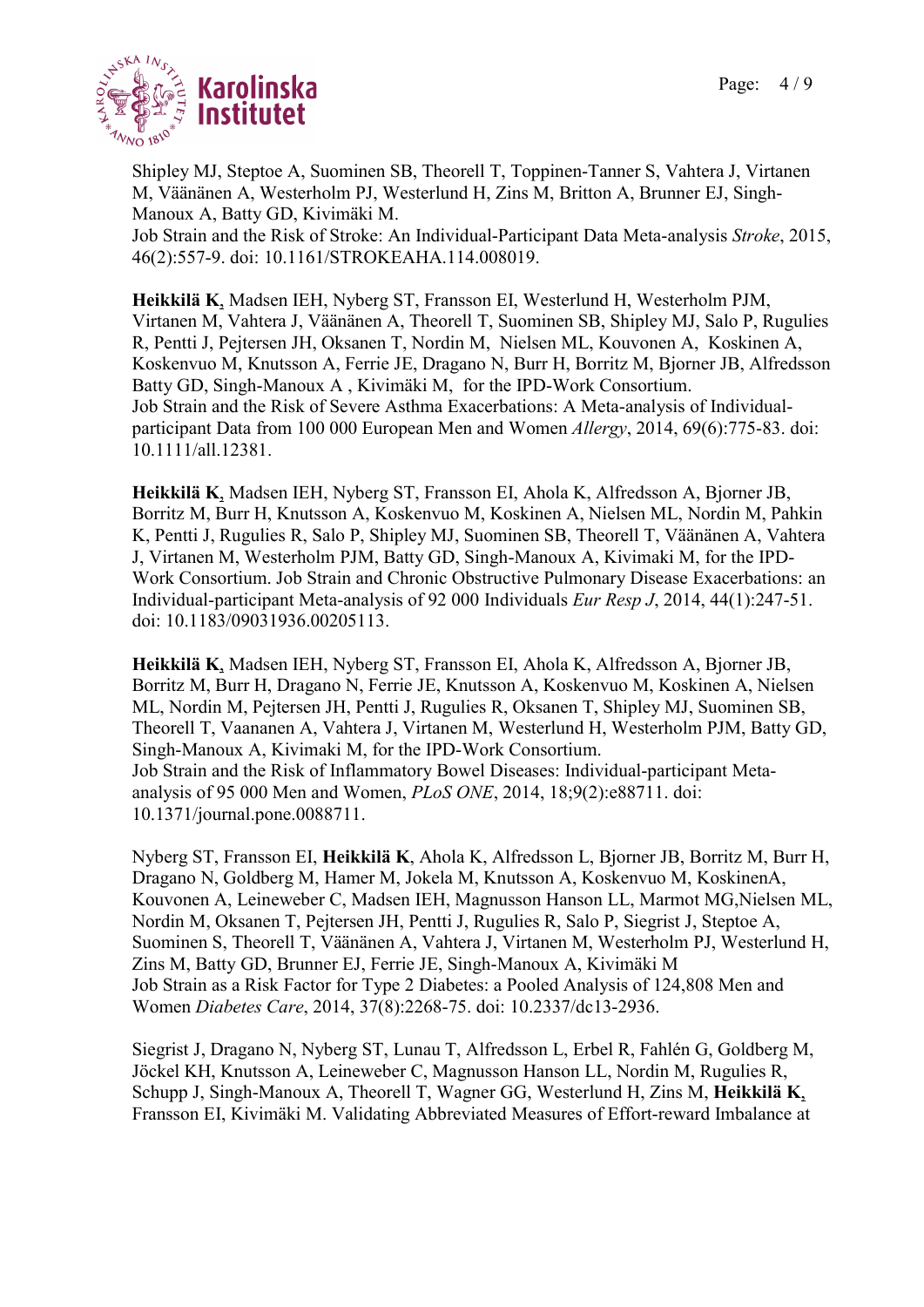

Work in European Cohort Studies: the IPD-Work Consortium Int Arch Occup Environ Health, 2014, 87(3):249-56.doi: 10.1007/s00420-013-0855-z.

Heikkilä K, Kelly Y, Renfrew MJ, Sacker A, Quigley MA. Breastfeeding and Educational Achievement at Age 5 Matern Child Nutr, 2014, 10(1):92-101. doi: 10.1111/j.1740- 8709.2012.00402.x.

Virtanen M, Nyberg ST, Batty GD, Jokela M, Heikkilä K, Fransson EI, Alfredsson L, Bjorner JB, Borritz M, Burr H, Casini A, Clays E, De Bacquer D, Dragano N, Elovainio M, Erbel R, Ferrie JE, Hamer M, Jöckel KH, Kittel F, Knutsson A, Koskenvuo M, Koskinen A, Lunau T, Madsen IE, Nielsen ML, Nordin M, Oksanen T, Pahkin K, Pejtersen JH, Pentti J, Rugulies R, Salo P, Shipley MJ, Siegrist J, Steptoe A, Suominen SB, Theorell T, Toppinen-Tanner S, Väänänen A, Vahtera J, Westerholm PJ, Westerlund H, Slopen N, Kawachi I, Singh-Manoux A, Kivimäki M, for the IPD-Work Consortium. Perceived Job Insecurity as a Risk Factor for Incident Coronary Heart Disease: Systematic Review and Meta-analysis Br Med J, 2013, 347: f4746. doi: 10.1136/bmj.f4746.

Heikkilä K, Nyberg ST, Theorell T , Fransson EI, Alfredsson L, Bjorner JB, Bonenfant S, Borritz M, Bouillon K,Burr H, Dragano N, Geuskens GA, Goldberg M, Hamer M, Hooftman WE, Houtman IL, Joensuu M, Knutsson A, Koskenvuo M, Koskinen A, Kouvonen A, Madsen IEH, Magnusson Hanson LL, Marmot MG, Nielsen ML, Nordin M, Oksanen T, Pentti J, Salo P, Rugulies R, Steptoe A, Suominen S, Vahtera J, Virtanen M, Väänänen A, Westerholm P,Westerlund H, Zins M, Ferrie JE, Singh-Manoux A, Batty GD, Kivimäki M. Work Stress and Cancer Risk: A Meta-analysis of 5 700 Incident Cancer Events in 116 000 European Men and Women. Br Med J, 2013, 346:f165. doi: http://dx.doi.org/10.1136/bmj.f165.

Madsen IE, Hannerz H, Nyberg ST, Magnusson Hanson LL, Ahola K, Alfredsson L, Batty GD, Bjorner JB, Borritz M, Burr H, Dragano N, Ferrie JE, Hamer M, Jokela M, Knutsson A, Koskenvuo M, Koskinen A, Leineweber C, Nielsen ML, Nordin M, Oksanen T, Pejtersen JH, Pentti J, Salo P, Singh-Manoux A, Suominen S, Theorell T, Toppinen-Tanner S, Vahtera J, Väänänen A,Westerholm PJ, Westerlund H, Fransson E, Heikkilä K, Virtanen M, Rugulies R, Kivimäki M, for the IPD-Work Consortium Study Protocol for Examining Job Strain as a Risk Factor for Severe Unipolar Depression in an Individual Participant Meta-analysis of 14 European Cohorts F1000Res, 2013. doi: 10.12688/f1000research.2-233.v2.

27. Nyberg ST, Fransson EI, Heikkilä K, Alfredsson L, Casini A, Clays E, De Bacquer D, Dragano N, Erbel R, Ferrie JE, Hamer M, Jöckel KH, Kittel F, Knutsson A, Ladwig KH, Lunau T,Marmot MG, Nordin M, Rugulies R, Siegrist J, Steptoe A, Westerholm PJ, Westerlund H, Theorell T, Brunner EJ, Singh-Manoux A, Batty GD, Kivimäki M, for the IPD-Work Consortium. Job strain and Cardiovascular Disease Risk Factors: Meta-analysis of Individual-participant Data from 47,000 Men and Women PLoS One, 2013, 8(6):e67323. doi:10.1371/journal.pone.0067323.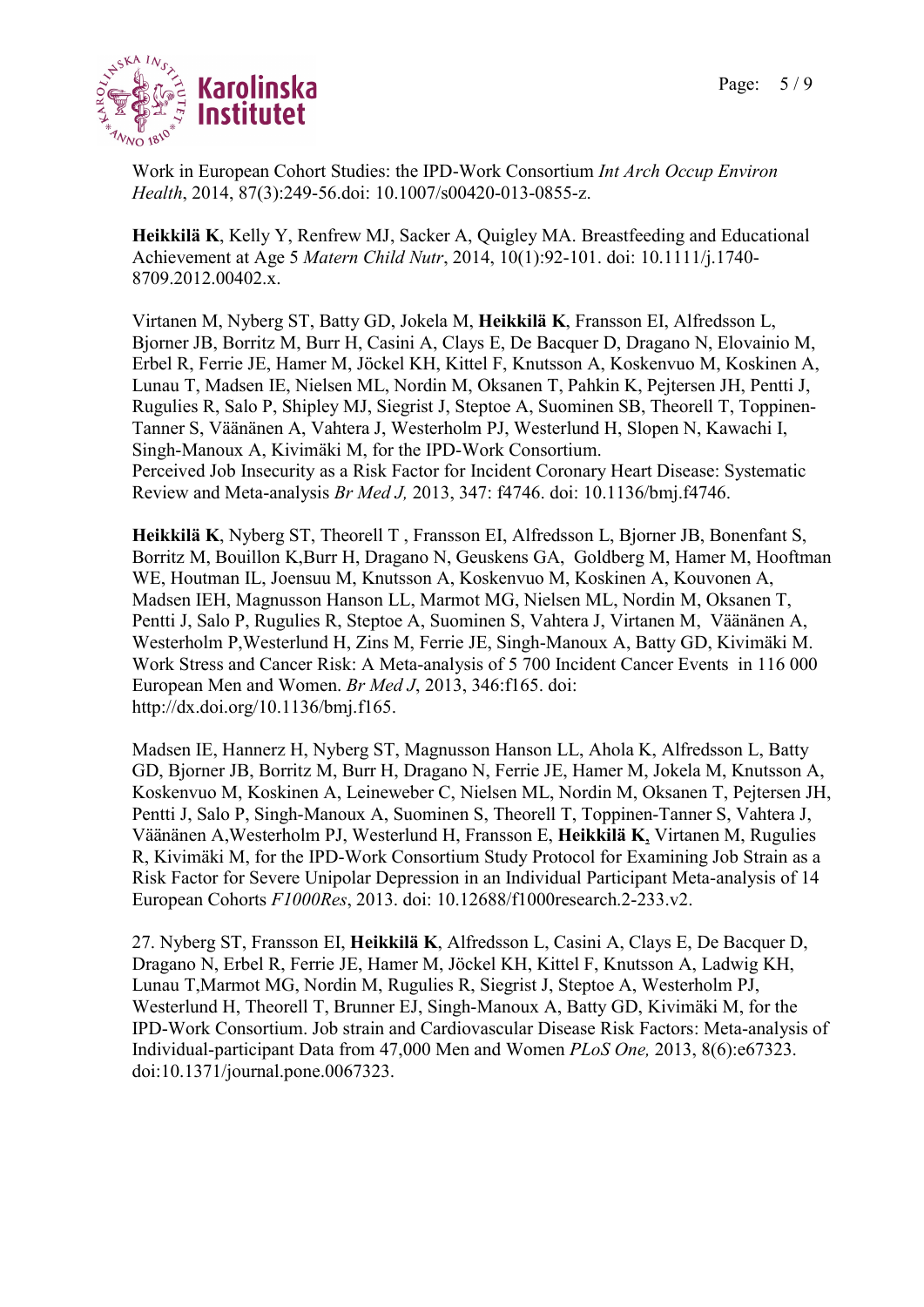

Kivimäki M, Nyberg ST, Fransson EI, Heikkilä K, Alfredsson L, Casini, A, Clays E, De Bacquer D, Dragano N, Ferrie JE, Goldberg M, Hamer M, Jokela M, Karasek R, Kittel F, Knutsson A, Koskenvuo M, Nordin M, Oksanen T, Pentti, J, Rugulies R, Salo P, Siegrist J, Suominen SB, Theorell T, Vahtera J, Virtanen M, Westerholm PJM, Westerlund H, Zins M, Steptoe A, Singh-Manoux A, Batty GD, for the IPD-Work Consortium. Association of Job Strain and Lifestyle Factors with the Risk of Coronary Artery Disease: a Meta-analysis of Individual-participant Data Can Med Assoc J, 2013 185(9):763-9. doi: 10.1503/cmaj.121735.

Heikkilä K, Fransson EI, Nyberg ST, Zins M, Westerlund H, Westerholm P, Virtanen M, Vahtera J, Suominen S, Steptoe A, Salo P, Pentti J, Oksanen T, Nordin M, Marmot MG, Lunau T, Ladwig K-H, Koskenvuo M, Knutsson A, Kittel F, Jöckel K-H, Goldberg M, Erbel R, Dragano N, DeBacquer D, Clays E, Casini A, Alfredsson L, Ferrie JE, Singh-Manoux A, Batty GD, Kivimäki M, for the IPD-Work Consortium

Job Strain and Health-related Lifestyle: Findings from an Individual-participant Meta-analysis of Over 118 000 Working Adults Am J Public Health, 2013, 103(11): 2090-7.

Kivimäki M, Nyberg ST, Batty GD, Fransson EI, Heikkilä K, Alfredsson L, Bjorner JB, Borritz M , Burr H, Casini A, Clays E, De Bacquer D, Dragano N, Ferrie JE, Geuskens GA, Goldberg M, Hamer M, Hooftman WE, Houtman IL, Joensuu M, Jokela M, Kittel F, Knutsson A, Koskenvuo M, Koskinen A, Kouvonen A, Kumari M, Madsen IE, Marmot MG, Nielsen M. L, Nordin M, Oksanen T, Pentti J, Rugulies R, Salo P, Siegrist J, Singh-Manoux A, Suominen SB, Väänänen A,Vahtera J, Virtanen M, Westerholm PJ, Westerlund H, Zins M, Steptoe A, Theorell T, for the IPD-Work Consortium.

Job strain as a Risk Factor for Coronary Heart Disease: a Collaborative Meta-analysis of Individual Participant Data Lancet, 2012, 380 (9852): 1491-7.

Fransson EI, Heikkilä K, Nyberg ST, Zins M, Westerlund H, Westerholm P, Väänänen A, Virtanen M, Vahtera J, Theorell T, Suominen S, Singh-Manoux A, Siegrist J, Sabia S, Rugulies R, Pentti J, Oksanen T, Nordin M, Nielsen ML, Marmot MG, Magnusson Hanson LL, Madsen IEH, Lunau T, Leineweber C, Kumari M, Kouvonen A, Koskinen A, Koskenvuo M, Knutsson A, Kittel F, Jöckel K-H, Joensuu M, Houtman IL, Hooftman WE, Goldberg M, Geuskens GA, Ferrie JE, Erbel R, Dragano N, De Bacquer D, Clays E, Casini A, Burr H, Borritz M, Bonenfant S, Bjorner JB, Alfredsson L, Hamer M, Batty GD, Kivimäki, M. Job Strain as a Risk Factor for Leisure-Time Physical Inactivity: An Individual-participant Meta-analysis of Up to 170,000 Men and Women Am J Epidemiol, 2012, 176 (12): 1078-1089.

Virtanen, M, Heikkilä, K, Jokela, M, Ferrie JE, Batty, GD, Vahtera, J, Kivimäki, M. Long Working Hours and Coronary Heart Disease: A Systematic Review and a Meta-analysis Am J Epidemiol, 2012, 176 (7):586-96.

Heikkilä K, Nyberg ST, Fransson EI, Alfredsson L, De Bacquer D, Bjorner JB, Bonenfant S, Borritz M, Burr H, Clays E, Casini A, Dragano N, Erbel R, Geuskens GA, Goldberg M, Hooftman WE, Houtman IL, Joensuu M, Jöckel KH, Kittel F, Knutsson A, Koskenvuo M,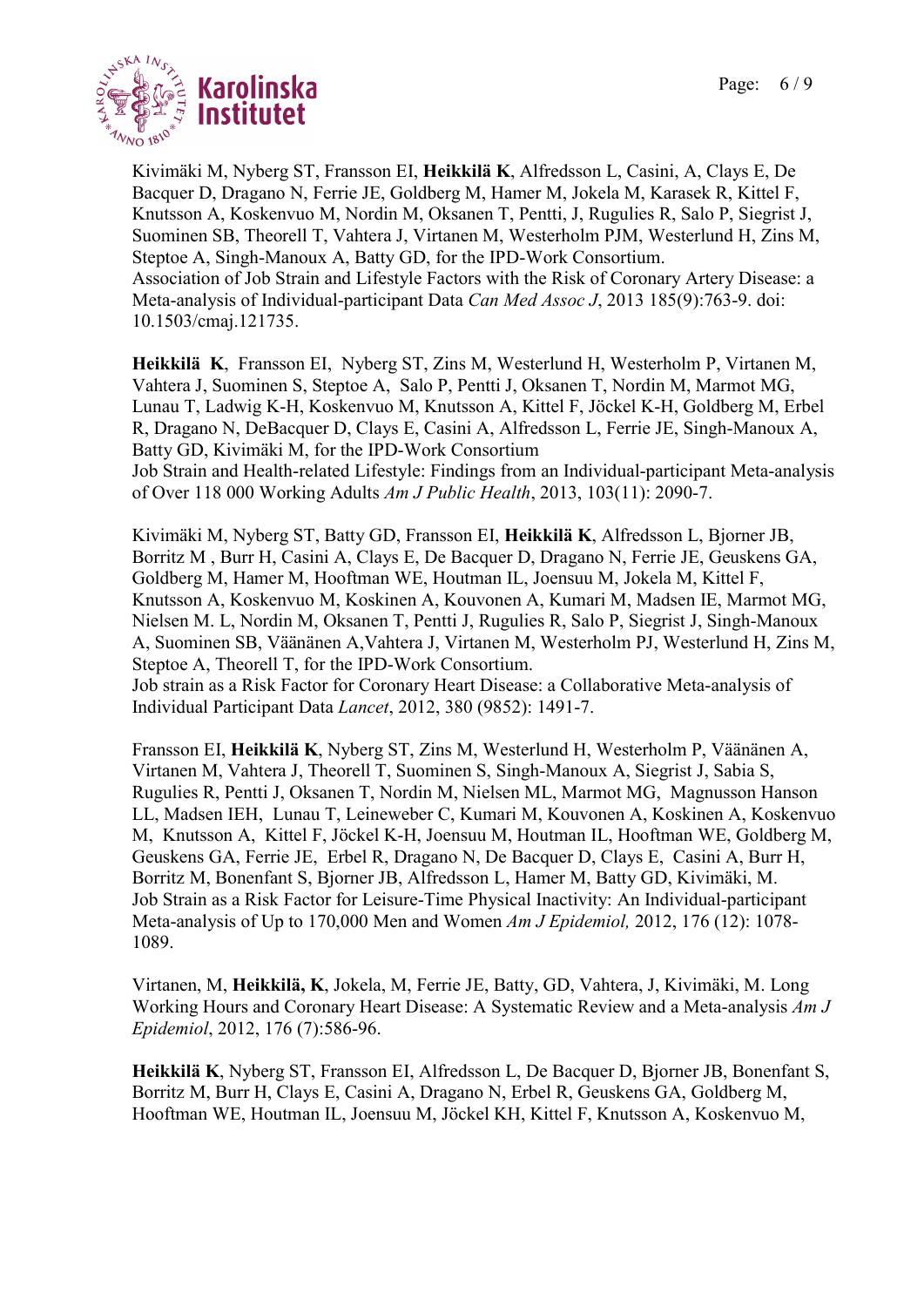

Koskinen A, Kouvonen A, Leineweber C, Lunau T, Madsen IE, Hanson LL, Marmot MG, Nielsen ML, Nordin M, Pentti J, Salo P, Rugulies R, Steptoe A, Siegrist J, Suominen S, Vahtera J, Virtanen M, Väänänen A, Westerholm P, Westerlund H, Zins M, Theorell T, Hamer M, Ferrie JE, Singh-Manoux A, Batty GD, Kivimäki M. Job Strain and Alcohol Intake: A Collaborative Meta-analysis of Individual-participant Data from 140 000 Men and Women PLoS ONE, 2012, 7(7): e40101.

Heikkilä K, Nyberg ST, Fransson EI, Alfredsson L, De Bacquer D, Bjorner JB, Bonenfant S, Borritz M, Burr H, Clays E, Casini A, Dragano N, Erbel R, Geuskens GA, Goldberg M, Hooftman WE, Houtman IL, Joensuu M, Jöckel KH, Kittel F, Knutsson A, Koskenvuo M, Koskinen A, Kouvonen A, Leineweber C, Lunau T, Madsen IE, Hanson LL, Marmot MG, Nielsen ML, Nordin M, Pentti J, Salo P, Rugulies R, Steptoe A, Siegrist J, Suominen S, Vahtera J, Virtanen M, Väänänen A, Westerholm P, Westerlund H, Zins M, Theorell T, Hamer M, Ferrie JE, Singh-Manoux A, Batty GD, Kivimäki M, for the IPD-Work Consortium.

Job Strain and Tobacco Smoking: An Individual-participant Data Meta-analysis of 166 130 Adults in 15 European Studies PLoS ONE, 2012, 7(7): e35463.

Fransson EI, Nyberg ST, Heikkilä K, Alfredsson L, Bacquer de D, Batty GD, Bonenfant S, Casini A, Clays E, Goldberg M, Kittel F, Koskenvuo M, Knutsson A, Leineweber C, Magnusson Hanson LL, Nordin M, Singh-Manoux A, Suominen S, Vahtera J, Westerholm P, Westerlund H, Zins M,Theorell T, Kivimäki M.

Comparison of Alternative Versions of the Job Demand-control Scales in 17 European Cohort Studies: the IPD-Work Consortium. BMC Public Health. 2012, 12 (62). doi:10.1186/1471- 2458-12-62

Nyberg ST, Heikkilä K, Fransson EI, Alfredsson L, De Bacquer D, Bjorner JB, Bonenfant S, Borritz M, Burr H, Casini A, Clays E, Dragano N, Erbel R, Geuskens GA, Goldberg M, Hooftman WE, Houtman IL, Jöckel KH, Kittel F, Knutsson A, Koskenvuo M, Leineweber C, Lunau T, Madsen IE, Hanson LL, Marmot MG, Nielsen ML, Nordin M, Oksanen T, Pentti J, Rugulies R, Siegrist J, Suominen S, Vahtera J, Virtanen M, Westerholm P, Westerlund H, Zins M, Ferrie JE, Theorell T, Steptoe A, Hamer M, Singh-Manoux A, Batty GD, Kivimäki M,IPD-Work Consortium.

Job Strain in Relation to Body Mass Index: Pooled Analysis of 160,000 Adults from 13 Cohort Studies J Int Med, 2012, 272 (1): 65-73.

Heikkilä K, Sacker A, Kelly Y, Renfrew MJ, Quigley MA. Breastfeeding and Child Behaviour in the Millennium Cohort Study Arch Dis Child, 2011, 96(7): 635-42.

Redshaw M, Heikkilä K. Ethnic Differences in Women's Worries about Labour and Birth Ethn Health, 2011, 16 (3), 213-23.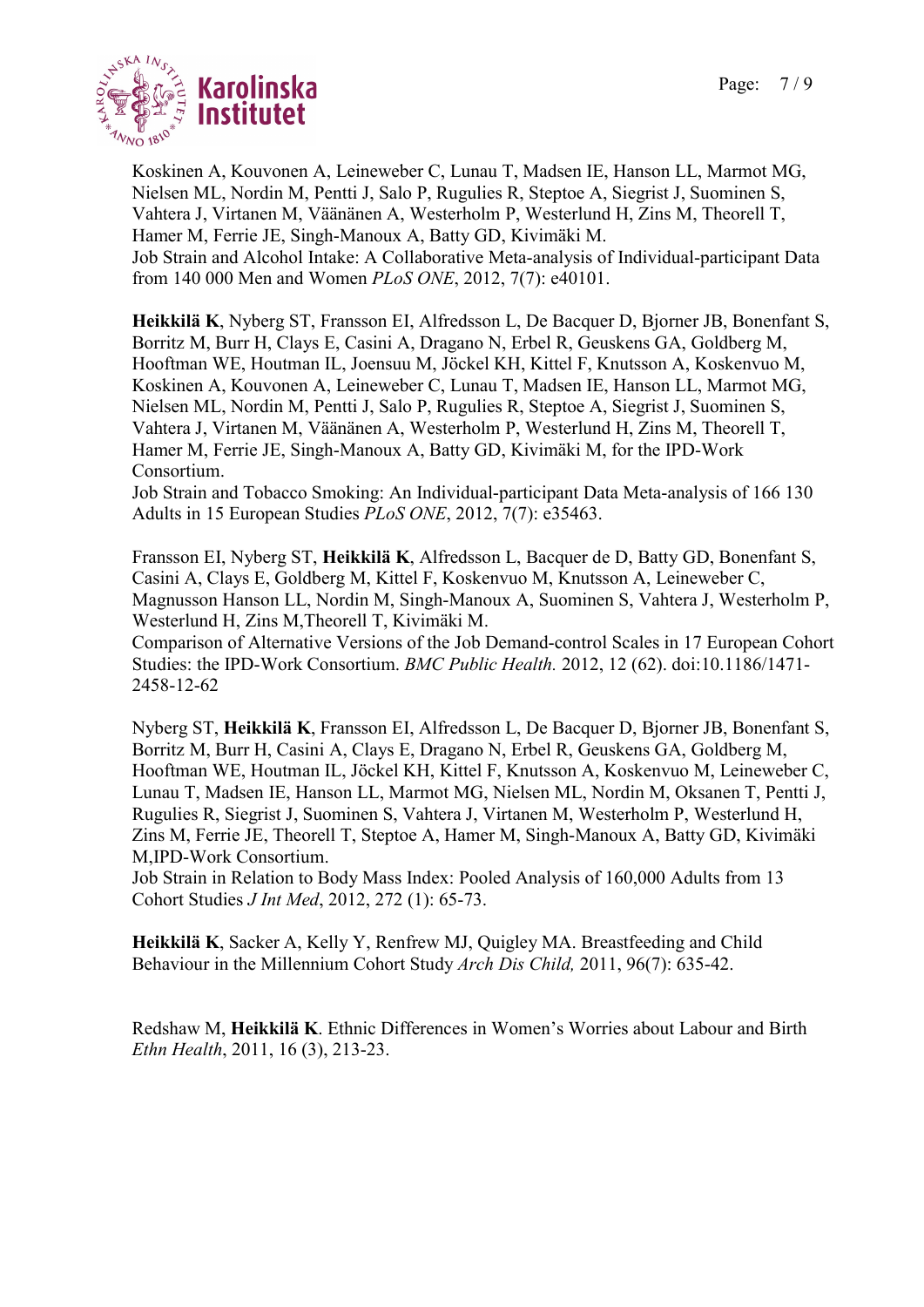

Heikkilä K, Silander K, Salomaa V, Jousilahti P, Koskinen S, Pukkala E, Perola M. Creactive Protein-associated Genetic Variants and Cancer Risk: Findings from FINRISK 1992, FINRISK 1997 and Health 2000 Studies Eur J Cancer, 2011, 47(3), 404-12.

Heikkilä K, Harris R, Lowe G, Rumley A, Yarnell J, Gallacher J, Ben-Shlomo Y, Ebrahim S, Lawlor DA. Associations of C-reactive Protein and Interleukin-6 with Cancer Risk: Findings from Two Prospective Cohorts and a Meta-analysis Cancer Causes Control, 2009, 20: 15-26.

Heikkilä K, Ebrahim S, Lawlor DA. A Systematic Review of Interleukin-6 and Cancer Eur J Cancer, 2008, 44 (7), 937-945.

Heikkilä K, Ebrahim S, Rumley A, Lowe G, Lawlor DA. Associations of Circulating Creactive Protein and Interleukin-6 with Survival in Women with and without Cancer: Findings from the British Women's Heart and Health Study Cancer Epidemiol Biomarkers Prev, 2007, 16(6), 1155-1159.

Heikkilä K, Ebrahim S, Lawlor DA. A Systematic Review of Circulating C-reactive Protein and Cancer. J Epidemiol Community Health, 2007, 61:9, 824-832.

### Book chapter

Heikkilä, K, Jokela M. 2018. Psychosocial Factors and Cancer Risk, in *International* Handbook of Psychosocial Epidemiology, Eds. Kivimäki M, Batty GD, Kawachi I, Steptoe A. (Taylor & Francis)

### Reports

Waton S, Johal A, Heikkilä K, Cromwell D, Boyle J, Miller F. National Vascular Registry: 2018 Annual Report. The Royal College of Surgeons of England, 2018.

Waton S, Johal A, Heikkilä K, Cromwell D, Loftus I. National Vascular Registry: 2017 Annual Report. The Royal College of Surgeons of England, 2017.

Waton S, Johal A, Heikkilä K, Cromwell D, Loftus I. National Vascular Registry: 2016 Annual Report. The Royal College of Surgeons of England, 2016.

Waton S, Johal A, Heikkilä K, Cromwell D, Loftus I. National Vascular Registry: 2015 Annual Report. The Royal College of Surgeons of England, 2015.

Waton S, Johal A, Heikkilä K, Cromwell D, Loftus I. National Vascular Registry: 2014 Progress Report. The Royal College of Surgeons of England, 2015.

Kivimäki M, Nyberg S, Heikkilä K, Salo P, Oksanen T, Pentti J, Vahtera J, Virtanen M. Meta-analyysi yksilötasolla yhdistetyissä eurooppalaisissa kohorttitutkimuksissa (IPD-Work-